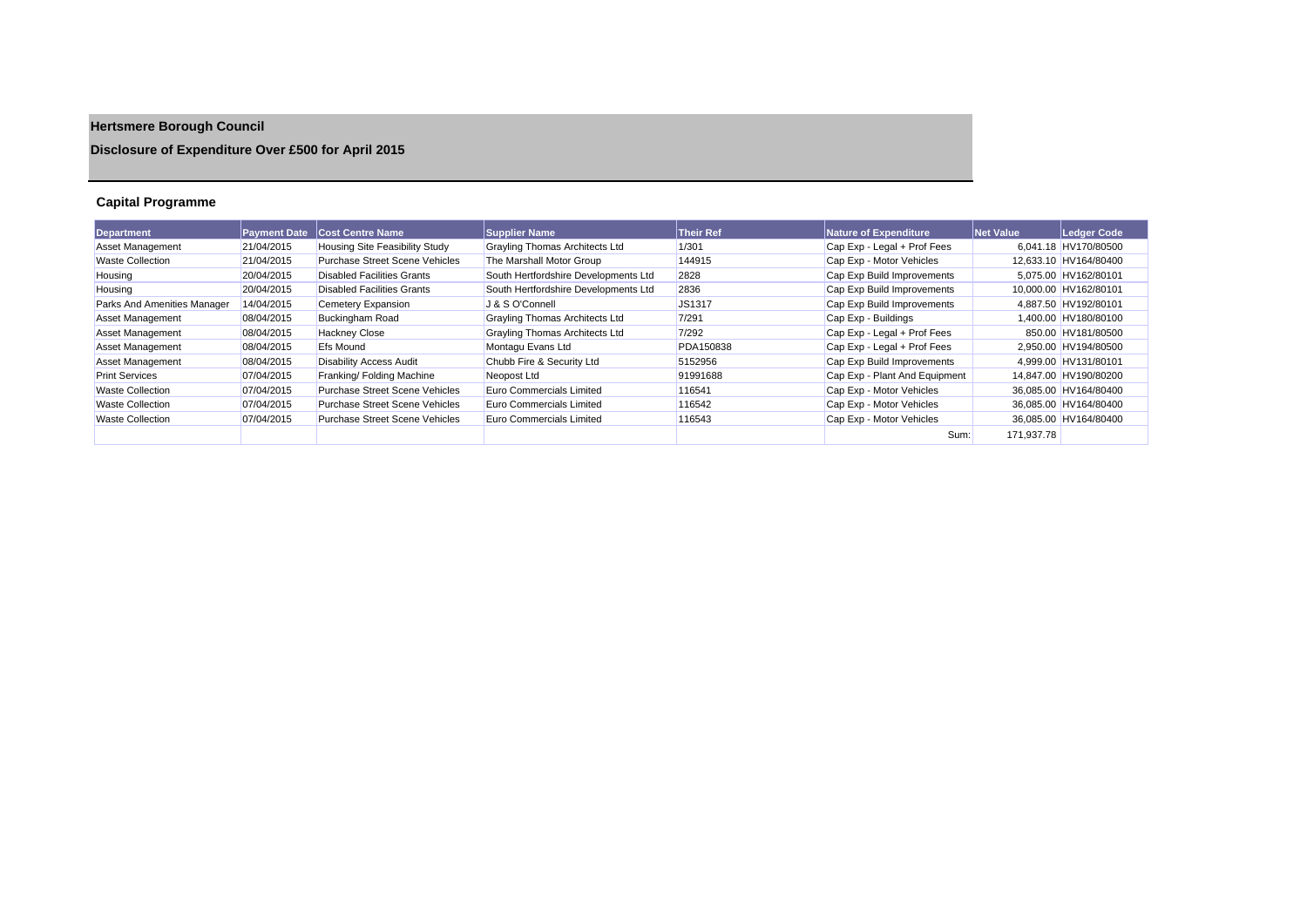## **Hertsmere Borough Council**

## **Disclosure of Expenditure Over £500 for April 2015**

#### **Revenue**

| <b>Department</b>           | <b>Payment Date</b> | <b>Cost Centre Name</b>             | <b>Supplier Name</b>                    | <b>Their Ref</b>      | Nature of Expenditure          | <b>Net Value</b> | Ledger Code           |
|-----------------------------|---------------------|-------------------------------------|-----------------------------------------|-----------------------|--------------------------------|------------------|-----------------------|
| <b>Asset Management</b>     | 29/04/2015          | <b>Civic Offices</b>                | <b>Cleantec Services Ltd</b>            | 34334                 | Contract Cleaning              |                  | 5,518.18 HN700/02603  |
| <b>Asset Management</b>     | 29/04/2015          | <b>Civic Offices</b>                | <b>Affinity Water Limited</b>           | 1071683-8/22.04       | <b>Water Rates</b>             |                  | 572.01 HN700/02104    |
| <b>Corporate Support</b>    | 29/04/2015          | Ward Improvement Scheme             | Aldenham Parish Council                 | <b>GRANT APRIL 15</b> | Ward Improve Initiative Scheme |                  | 550.00 HD111/04930    |
| <b>Development Control</b>  | 29/04/2015          | Development Management              | Macdonald & Company                     | 0000059590            | Salaries - Agency              |                  | 878.75 HG200/01004    |
| <b>Development Control</b>  | 29/04/2015          | Development Management              | Macdonald & Company                     | 0000059585            | Salaries - Agency              |                  | 1,227.60 HG200/01004  |
| <b>Development Control</b>  | 29/04/2015          | Development Management              | Macdonald & Company                     | 0000059586            | Salaries - Agency              |                  | 916.00 HG200/01004    |
| Development Control         | 29/04/2015          | Development Management              | Macdonald & Company                     | 0000059587            | Salaries - Agency              |                  | 1.224.00 HG200/01004  |
| Development Control         | 29/04/2015          | Development Management              | Macdonald & Company                     | 0000059588            | Salaries - Agency              |                  | 1,298.00 HG200/01004  |
| <b>Environmental Health</b> | 29/04/2015          | <b>Community Toilet Scheme</b>      | J D Wetherspoon Plc                     | JDW6311INV            | Miscellaneous Expenses         |                  | 1,000.00 HE882/04940  |
| <b>Environmental Health</b> | 29/04/2015          | <b>Community Toilet Scheme</b>      | J D Wetherspoon Plc                     | JDW6310INV            | Miscellaneous Expenses         |                  | 1,000.00 HE882/04940  |
| Finance                     | 29/04/2015          | Revenues + Benefits Unit            | Badenoch & Clark                        | 4657943               | Salaries - Agency              |                  | 591.10 HN150/01004    |
| <b>General Expenses</b>     | 29/04/2015          | <b>General Expenses</b>             | Edenred (Incentives & Motivating) Ltd   | 00582603              | Long Serv Award                |                  | 7.700.00 HB100/01413  |
| Parks And Amenities Manager | 29/04/2015          | Allum Ln Cemetery+Closed Gnd        | J & S O'Connell                         | JS1320                | <b>Contractors Payments</b>    |                  | 4.375.00 HE101/05601  |
| Parks And Amenities Manager | 29/04/2015          | Parks                               | <b>Expert Property Group</b>            | 53280                 | <b>Building Repairs</b>        |                  | 680.00 HD300/02001    |
| <b>Print Services</b>       | 29/04/2015          | Design + Print Services             | Df One Design                           | HBC039                | <b>Contractors Payments</b>    |                  | 973.00 HN900/05601    |
| <b>Waste Collection</b>     | 29/04/2015          | <b>Cleansing Services</b>           | Got People Recruitment                  | 00807129              | Salaries - Agency              |                  | 1.254.46 HE900/01004  |
| <b>Waste Collection</b>     | 29/04/2015          | <b>Household Waste Collection</b>   | Got People Recruitment                  | 00807129              | Salaries - Agency              |                  | 592.32 HF100/01004    |
| <b>Waste Collection</b>     | 29/04/2015          | <b>Household Waste Collection</b>   | <b>Cts Recruitment</b>                  | 00313783              | Salaries - Agency              |                  | 500.26 HF100/01004    |
| <b>Waste Collection</b>     | 29/04/2015          | <b>Household Waste Collection</b>   | <b>First Call Contract Services Ltd</b> | 00024558              | Salaries - Agency              |                  | 547.96 HF100/01004    |
| <b>Waste Collection</b>     | 29/04/2015          | <b>Cleansing Services</b>           | <b>Got People Recruitment</b>           | 00807081              | Salaries - Agency              |                  | 731.43 HE900/01004    |
| <b>Waste Collection</b>     | 29/04/2015          | <b>Household Waste Collection</b>   | Got People Recruitment                  | 00807081              | Salaries - Agency              |                  | 1,658.63 HF100/01004  |
| <b>Waste Collection</b>     | 29/04/2015          | <b>Cleansing Services</b>           | <b>Affinity Water Limited</b>           | 101056106             | <b>Disaster Recovery</b>       |                  | 7.961.04 HE900/04551  |
| Corporate Management        | 27/04/2015          | Corporate Management                | Grant Thornton Uk Llp                   | 8350701               | <b>External Audit Fees</b>     |                  | 32,232.00 HB220/04430 |
| Corporate Support           | 27/04/2015          | <b>Community Safety Partnership</b> | Hertfordshire Cctv Partnerships Ltd     | 4100000034            | Equip + Furn Funded By Rev     |                  | 680.00 HE300/04001    |
| <b>Corporate Support</b>    | 27/04/2015          | <b>Community Safety</b>             | <b>Gt Towing</b>                        | 125431                | Miscellaneous Expenses         |                  | 2,335.33 HE500/04940  |
| <b>Development Control</b>  | 27/04/2015          | Development Management              | Macdonald & Company                     | 59473/59474           | Salaries - Agency              |                  | 3.175.00 HG200/01004  |
| <b>Development Control</b>  | 27/04/2015          | Development Management              | Macdonald & Company                     | 59472/76/71           | Salaries - Agency              |                  | 2.466.34 HG200/01004  |
| <b>Drainage Services</b>    | 27/04/2015          | Land Drainage Maintenance           | <b>Bsi Management Systems</b>           | 94251253/1000         | Contractors Payments           |                  | 2,322.00 HE600/05601  |
| <b>Drainage Services</b>    | 27/04/2015          | Land Drainage Maintenance           | K T Ivory Haulage                       | 2855                  | <b>Contractors Payments</b>    |                  | 525.00 HE600/05601    |
| <b>Environmental Health</b> | 27/04/2015          | <b>Environmental Health</b>         | Hrj Foreman Laws                        | RMC/20077-0002-       | <b>Counsells Fees</b>          |                  | 900.00 HF700/04416    |
| <b>General Expenses</b>     | 27/04/2015          | <b>General Expenses</b>             | Cipfa Business Limited                  | 3106835               | Subscriptions - Other          |                  | 2,600.00 HB100/04707  |
| <b>General Expenses</b>     | 27/04/2015          | <b>General Expenses</b>             | <b>Care First</b>                       | CAF0000028035         | Medical                        |                  | 2.518.74 HB100/01414  |
| Local Land Charges          | 27/04/2015          | <b>Land Charges</b>                 | Hertfordshire County Council            | 1801699410            | <b>Hcc Searches</b>            |                  | 1,766.00 HC100/04624  |
| Parking                     | 27/04/2015          | <b>Parking Services</b>             | Purdy Contracts Ltd                     | IN238776              | <b>General Repairs</b>         |                  | 589.18 HH800/02009    |
| <b>Planning Policy</b>      | 27/04/2015          | <b>Planning Policy</b>              | Hertfordshire County Council            | 1801699536            | Subscriptions - Other          |                  | 500.00 HG300/04707    |
| <b>Print Services</b>       | 27/04/2015          | Design + Print Services             | Pitney Bowes Ltd                        | 51100016              | <b>Postal Franking</b>         |                  | 5.000.00 HN900/04506  |
| Sports & Cultural Services  | 27/04/2015          | Sports + Youth Development          | Mums Of Steel                           | 1901WMSM244D          | <b>Training External</b>       |                  | 1,008.00 HD256/01403  |
| Anti Fraud Unit             | 23/04/2015          | Anti Fraud Unit                     | Morgan Hunt Uk Limited                  | 812006                | Salaries - Agency              |                  | 682.28 HJ830/01004    |
| Housing                     | 23/04/2015          | Homelessness                        | <b>Emergency Accommodation Ltd</b>      | 12/2648               | Bed + Breakfast                |                  | 1,426.00 HJ700/04725  |
| Housing                     | 23/04/2015          | Homelessness                        | Civic Lodge Hotel                       | 2382                  | Bed + Breakfast                |                  | 1,100.00 HJ700/04725  |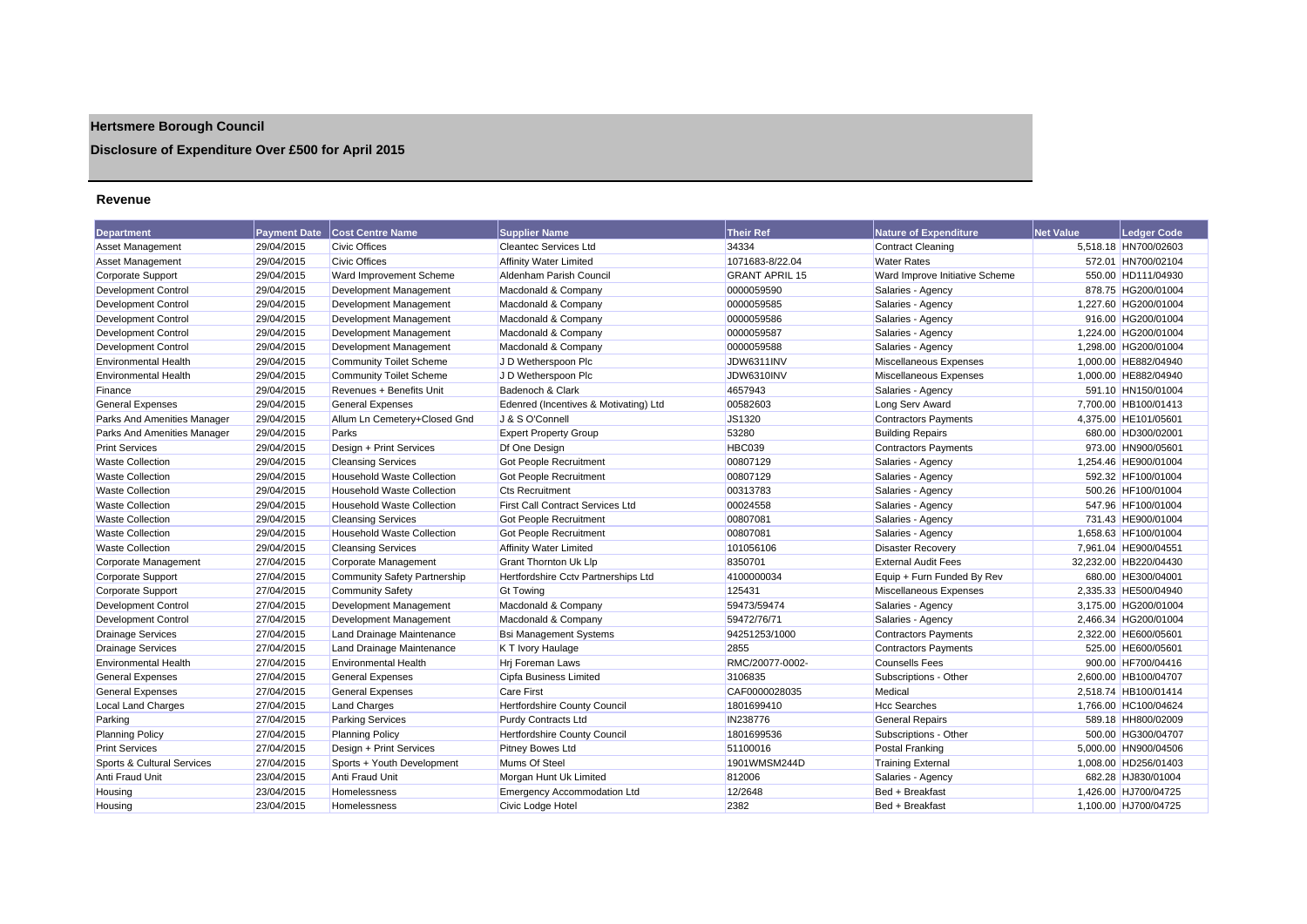| Housing | 23/04/2015<br>23/04/2015 | Homelessness                 | Shiraz Jivraj                          | 1071<br>2385  | Bed + Breakfast<br>Bed + Breakfast | 6,975.00 HJ700/04725<br>1,705.00 HJ700/04725 |
|---------|--------------------------|------------------------------|----------------------------------------|---------------|------------------------------------|----------------------------------------------|
| Housing | 23/04/2015               | Homelessness<br>Homelessness | Civic Lodge Hotel<br>Civic Lodge Hotel | 2386          | Bed + Breakfast                    | 1,860.00 HJ700/04725                         |
| Housing | 23/04/2015               | Homelessness                 | Civic Lodge Hotel                      | 2387          | Bed + Breakfast                    | 1,705.00 HJ700/04725                         |
| Housing |                          |                              |                                        |               |                                    |                                              |
| Housing | 23/04/2015<br>23/04/2015 | Homelessness                 | Civic Lodge Hotel                      | 2388<br>2390  | Bed + Breakfast                    | 1,485.00 HJ700/04725<br>1,705.00 HJ700/04725 |
| Housing |                          | Homelessness                 | Civic Lodge Hotel                      | 3/3038        | Bed + Breakfast                    |                                              |
| Housing | 23/04/2015               | Homelessness                 | <b>Emergency Accommodation Ltd</b>     |               | Bed + Breakfast                    | 1,519.00 HJ700/04725                         |
| Housing | 23/04/2015               | Homelessness                 | <b>Emergency Accommodation Ltd</b>     | 3/3050        | Bed + Breakfast                    | 1,178.00 HJ700/04725                         |
| Housing | 23/04/2015               | Homelessness                 | <b>Emergency Accommodation Ltd</b>     | 3/3118        | Bed + Breakfast                    | 552.00 HJ700/04725                           |
| Housing | 23/04/2015               | Homelessness                 | <b>Emergency Accommodation Ltd</b>     | 3/3141        | Bed + Breakfast                    | 1,426.00 HJ700/04725                         |
| Housing | 23/04/2015               | Homelessness                 | <b>Emergency Accommodation Ltd</b>     | 3/3166        | Bed + Breakfast                    | 1,178.00 HJ700/04725                         |
| Housing | 23/04/2015               | Homelessness                 | <b>Emergency Accommodation Ltd</b>     | 3/3175        | Bed + Breakfast                    | 1,426.00 HJ700/04725                         |
| Housing | 23/04/2015               | Homelessness                 | Stef & Philips Ltd                     | HBC011        | Bed + Breakfast                    | 1,015.00 HJ700/04725                         |
| Housing | 23/04/2015               | Homelessness                 | Stef & Philips Ltd                     | HBC014        | Bed + Breakfast                    | 5,425.00 HJ700/04725                         |
| Housing | 23/04/2015               | Homelessness                 | Stef & Philips Ltd                     | <b>HBC012</b> | Bed + Breakfast                    | 8,505.00 HJ700/04725                         |
| Housing | 23/04/2015               | Homelessness                 | <b>Emergency Accommodation Ltd</b>     | 3/3176        | Bed + Breakfast                    | 1,116.00 HJ700/04725                         |
| Housing | 23/04/2015               | Homelessness                 | <b>Emergency Accommodation Ltd</b>     | 3/3177        | Bed + Breakfast                    | 1,426.00 HJ700/04725                         |
| Housing | 23/04/2015               | Homelessness                 | <b>Emergency Accommodation Ltd</b>     | 3/3178        | Bed + Breakfast                    | 1,426.00 HJ700/04725                         |
| Housing | 23/04/2015               | Homelessness                 | <b>Emergency Accommodation Ltd</b>     | 3/3179        | Bed + Breakfast                    | 1,426.00 HJ700/04725                         |
| Housing | 23/04/2015               | Homelessness                 | <b>Emergency Accommodation Ltd</b>     | 3/3180        | Bed + Breakfast                    | 1,426.00 HJ700/04725                         |
| Housing | 23/04/2015               | Homelessness                 | <b>Emergency Accommodation Ltd</b>     | 3/3182        | Bed + Breakfast                    | 1,276.00 HJ700/04725                         |
| Housing | 23/04/2015               | Homelessness                 | <b>Emergency Accommodation Ltd</b>     | 3/3193        | Bed + Breakfast                    | 992.00 HJ700/04725                           |
| Housing | 23/04/2015               | Homelessness                 | <b>Emergency Accommodation Ltd</b>     | 3/3196        | Bed + Breakfast                    | 1,705.00 HJ700/04725                         |
| Housing | 23/04/2015               | Homelessness                 | Altwood Housing                        | 1852          | Bed + Breakfast                    | 930.00 HJ700/04725                           |
| Housing | 23/04/2015               | Homelessness                 | Altwood Housing                        | 1852/2        | Bed + Breakfast                    | 744.00 HJ700/04725                           |
| Housing | 23/04/2015               | Homelessness                 | Altwood Housing                        | 1852/3        | Bed + Breakfast                    | 930.00 HJ700/04725                           |
| Housing | 23/04/2015               | Homelessness                 | Altwood Housing                        | 1852/4        | Bed + Breakfast                    | 744.00 HJ700/04725                           |
| Housing | 23/04/2015               | Homelessness                 | Altwood Housing                        | 1852/5        | Bed + Breakfast                    | 930.00 HJ700/04725                           |
| Housing | 23/04/2015               | Homelessness                 | Altwood Housing                        | 1852/6        | Bed + Breakfast                    | 1,705.00 HJ700/04725                         |
| Housing | 23/04/2015               | Homelessness                 | Altwood Housing                        | 1852/8        | Bed + Breakfast                    | 1,705.00 HJ700/04725                         |
| Housing | 23/04/2015               | Homelessness                 | Altwood Housing                        | 1852/10       | Bed + Breakfast                    | 780.00 HJ700/04725                           |
| Housing | 23/04/2015               | Homelessness                 | Altwood Housing                        | 1852/14       | Bed + Breakfast                    | 930.00 HJ700/04725                           |
| Housing | 23/04/2015               | Homelessness                 | Altwood Housing                        | 1852/15       | Bed + Breakfast                    | 880.00 HJ700/04725                           |
| Housing | 23/04/2015               | Homelessness                 | Altwood Housing                        | 1852/17       | Bed + Breakfast                    | 720.00 HJ700/04725                           |
| Housing | 23/04/2015               | Homelessness                 | Assetgrove Lettings Ltd                | 19973         | Bed + Breakfast                    | 2,015.00 HJ700/04725                         |
| Housing | 23/04/2015               | Homelessness                 | Parse Security Systems                 | 135           | Bed + Breakfast                    | 7,440.00 HJ700/04725                         |
| Housing | 23/04/2015               | Homelessness                 | Assetgrove Lettings Ltd                | 19974         | Bed + Breakfast                    | 1,085.00 HJ700/04725                         |
| Housing | 23/04/2015               | Homelessness                 | Assetgrove Lettings Ltd                | 19975         | Bed + Breakfast                    | 1,240.00 HJ700/04725                         |
| Housing | 23/04/2015               | Homelessness                 | Assetgrove Lettings Ltd                | 19977         | Bed + Breakfast                    | 1,395.00 HJ700/04725                         |
| Housing | 23/04/2015               | Homelessness                 | Assetgrove Lettings Ltd                | 19979         | Bed + Breakfast                    | 930.00 HJ700/04725                           |
| Housing | 23/04/2015               | Homelessness                 | Assetgrove Lettings Ltd                | 19980         | Bed + Breakfast                    | 930.00 HJ700/04725                           |
| Housing | 23/04/2015               | Homelessness                 | Assetgrove Lettings Ltd                | 19981         | Bed + Breakfast                    | 1,054.00 HJ700/04725                         |
| Housing | 23/04/2015               | Homelessness                 | Assetgrove Lettings Ltd                | 19982         | Bed + Breakfast                    | 930.00 HJ700/04725                           |
| Housing | 23/04/2015               | Homelessness                 | Assetgrove Lettings Ltd                | 19984         | Bed + Breakfast                    | 930.00 HJ700/04725                           |
| Housing | 23/04/2015               | Homelessness                 | Assetgrove Lettings Ltd                | 19985         | Bed + Breakfast                    | 1,240.00 HJ700/04725                         |
| Housing | 23/04/2015               | Homelessness                 | Assetgrove Lettings Ltd                | 19986         | Bed + Breakfast                    | 750.00 HJ700/04725                           |
| Housing | 23/04/2015               | Homelessness                 | Assetgrove Lettings Ltd                | 19987         | Bed + Breakfast                    | 930.00 HJ700/04725                           |
| Housing | 23/04/2015               | Homelessness                 | Assetgrove Lettings Ltd                | 19989         | Bed + Breakfast                    | 1,705.00 HJ700/04725                         |
| Housing | 23/04/2015               | Homelessness                 | Assetgrove Lettings Ltd                | 19991         | Bed + Breakfast                    | 1.210.00 HJ700/04725                         |
|         |                          |                              |                                        |               |                                    |                                              |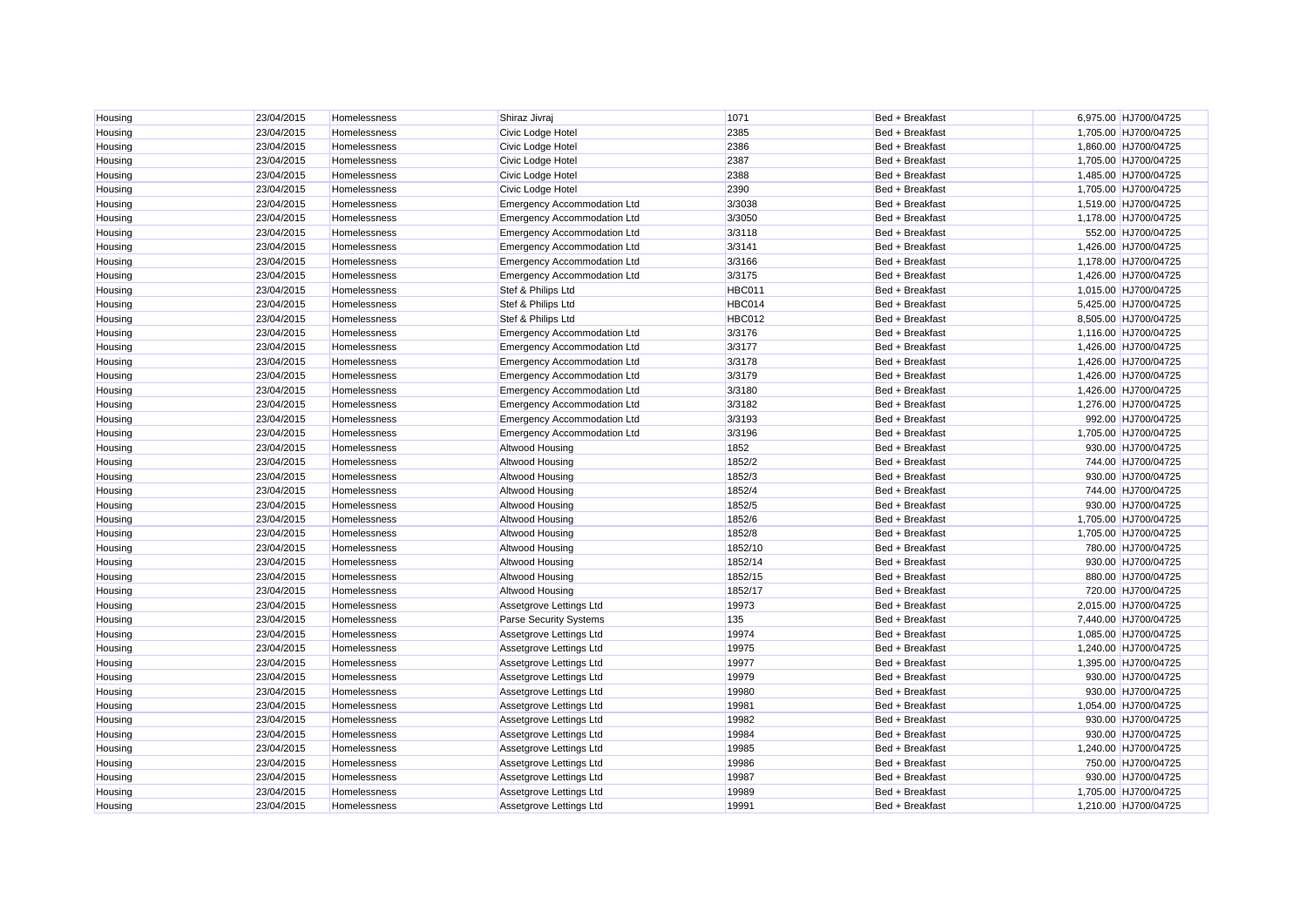| Housing                         | 23/04/2015 | Homelessness                        | Assetgrove Lettings Ltd             | 19988              | Bed + Breakfast               | 1,240.00 HJ700/04725  |
|---------------------------------|------------|-------------------------------------|-------------------------------------|--------------------|-------------------------------|-----------------------|
| Housing                         | 23/04/2015 | Homelessness                        | Assetgrove Lettings Ltd             | 19990              | Bed + Breakfast               | 1,550.00 HJ700/04725  |
| <b>Asset Management</b>         | 22/04/2015 | <b>Asset Management</b>             | Manpower Uk Ltd                     | DJ16033            | Salaries - Agency             | 1,301.42 HB270/01004  |
| Asset Management                | 22/04/2015 | <b>Wyllyotts Art Centre</b>         | Hertsmere Leisure                   | OP/1027694         | Electricity                   | 2,236.68 HD100/02102  |
| Asset Management                | 22/04/2015 | <b>Furzefield Centre Pool</b>       | Hertsmere Leisure                   | OP/1027693         | Service Contracts             | 2,236.77 HD202/02028  |
| Asset Management                | 22/04/2015 | <b>Building Maintenance Prog</b>    | Vincent & Gorbing Limited           | 12357              | <b>Building Repairs</b>       | 1,000.00 HD201/02001  |
| Asset Management                | 22/04/2015 | Garages                             | Purdy Contracts Ltd                 | IN237802           | <b>Building Repairs</b>       | 992.00 HK110/02001    |
| Asset Management                | 22/04/2015 | Garages                             | Cleantec Services Ltd               | 34260              | Site Clearence                | 519.75 HK110/02043    |
| Asset Management                | 22/04/2015 | <b>Building Maintenance Prog</b>    | Purdy Contracts Ltd                 | IN238800           | <b>Building Repairs</b>       | 3,371.27 HD201/02001  |
| Asset Management                | 22/04/2015 | Worknet(Old Post Office)            | Purdy Contracts Ltd                 | IN238775           | <b>Building Repairs</b>       | 2,012.20 HG570/02001  |
| Asset Management                | 22/04/2015 | <b>Civic Offices</b>                | Purdy Contracts Ltd                 | IN238797           | <b>Building Repairs</b>       | 652.03 HN700/02001    |
| Asset Management                | 22/04/2015 | <b>Civic Offices</b>                | Purdy Contracts Ltd                 | IN238683           | <b>Building Repairs</b>       | 877.90 HN700/02001    |
| Democratic Services Unit        | 22/04/2015 | <b>Legal Business Unit</b>          | Iken Business Ltd                   | IK23835            | Software Licences             | 2,200.48 HN300/04555  |
| <b>Development Control</b>      | 22/04/2015 | Development Management              | Manpower Uk Ltd                     | DJ16033            | Salaries - Agency             | 1,173.26 HG200/01004  |
| Elections                       | 22/04/2015 | <b>Electoral Registration Costs</b> | Manpower Uk Ltd                     | DJ16033            | Salaries - Agency             | 631.91 HB810/01004    |
| <b>Environmental Health</b>     | 22/04/2015 | <b>Environmental Health</b>         | Manpower Uk Ltd                     | DJ16033            | Salaries - Agency             | 2.160.14 HF700/01004  |
| Finance                         | 22/04/2015 | Revenues + Benefits Unit            | Manpower Uk Ltd                     | DJ16033            | Salaries - Agency             | 1,913.94 HN150/01004  |
| <b>General Expenses</b>         | 22/04/2015 | <b>General Expenses</b>             | Health In Work                      | HBC 03/15          | Medical                       | 546.70 HB100/01414    |
| <b>Human Resources</b>          | 22/04/2015 | <b>Human Resources</b>              | Iken Business Ltd                   | IK23865            | Software Licences             | 1.800.00 HN500/04555  |
| Information & Digital Services  | 22/04/2015 | Information & Digital Services      | Hornbill Service Management Limited | <b>INV11256</b>    | <b>Training External</b>      | 4,446.40 HN200/01403  |
| Parking                         | 22/04/2015 | <b>Parking Services</b>             | Manpower Uk Ltd                     | DJ16033            | Salaries - Agency             | 834.04 HH800/01004    |
| Parking                         | 22/04/2015 | <b>Parking Services</b>             | Patrol                              | 5699               | National Parking Adjudication | 605.00 HH800/04064    |
| Parks And Amenities Manager     | 22/04/2015 | Parks                               | Purdy Contracts Ltd                 | IN238795           | <b>Building Repairs</b>       | 533.88 HD300/02001    |
| <b>Waste Collection</b>         | 22/04/2015 | <b>Cleansing Services</b>           | Manpower Uk Ltd                     | DJ16033            | Salaries - Agency             | 1,110.12 HE900/01004  |
| <b>Waste Collection</b>         | 22/04/2015 | <b>Household Waste Collection</b>   | Manpower Uk Ltd                     | DJ16033            | Salaries - Agency             | 1,762.03 HF100/01004  |
| <b>Waste Collection</b>         | 22/04/2015 | <b>Cleansing Services</b>           | Got People Recruitment              | 00807029           | Salaries - Agency             | 941.76 HE900/01004    |
| <b>Waste Collection</b>         | 22/04/2015 | <b>Household Waste Collection</b>   | Got People Recruitment              | 00807029           | Salaries - Agency             | 933.40 HF100/01004    |
| <b>Asset Management</b>         | 21/04/2015 | Stanborough Avenue Depot            | Chubb Fire & Security Ltd           | 5155199            | <b>Building Repairs</b>       | 595.00 HG561/02001    |
| Asset Management                | 21/04/2015 | <b>Building Maintenance Prog</b>    | Vincent & Gorbing Limited           | 12356              | <b>Building Repairs</b>       | 4,750.00 HD201/02001  |
| Asset Management                | 21/04/2015 | <b>Building Maintenance Prog</b>    | Rider Levett Bucknall Uk Ltd        | 88479              | <b>Building Repairs</b>       | 1,950.00 HD201/02001  |
| Democratic Services Unit        | 21/04/2015 | <b>Legal Business Unit</b>          | Venn Group Limited                  | 3052363            | Salaries - Agency             | 663.81 HN300/01004    |
| <b>Democratic Services Unit</b> | 21/04/2015 | <b>Democratic Services</b>          | Modern Mindset Ltd                  | 2015115            | Software Licences             | 2,200.00 HN310/04555  |
| <b>Drainage Services</b>        | 21/04/2015 | <b>Engineering Services Unit</b>    | Npower Ltd                          | LGUSJCBG           | Electricity                   | 647.25 HE620/02102    |
| Finance                         | 21/04/2015 | Revenues + Benefits Unit            | Civica Uk Limited                   | M/RB028878         | Equip + Furn Funded By Rev    | 1,115.48 HN150/04001  |
| Finance                         | 21/04/2015 | Revenues + Benefits Unit            | Badenoch & Clark                    | 465241/4652740     | Salaries - Agency             | 725.40 HN150/01004    |
| Housing                         | 21/04/2015 | <b>Empty Homes</b>                  | Capital Heating Limited             | 31372              | <b>Contractors Payments</b>   | 49,000.00 HJ130/05601 |
| Housing                         | 21/04/2015 | Single Homelessness                 | D Harris Property Account           | C MOORE            | <b>Rent Schemes</b>           | 584.00 HJ730/04726    |
| Housing                         | 21/04/2015 | <b>Housing Services</b>             | Hays Specialist Recruitment Limited | 1005219510         | Salaries - Agency             | 768.66 HJ100/01004    |
| Parking                         | 21/04/2015 | <b>Parking Services</b>             | <b>Tony Simmons Services</b>        | TS-449-142015      | <b>General Repairs</b>        | 975.00 HH800/02009    |
| Parking                         | 21/04/2015 | <b>Parking Services</b>             | <b>Three Counties Lining</b>        | 4023               | Repairs + Renewals            | 3,098.43 HH800/04002  |
| Parks And Amenities Manager     | 21/04/2015 | Parks                               | Chubb Fire & Security Ltd           | 5155203            | <b>Building Repairs</b>       | 595.00 HD300/02001    |
| Parks And Amenities Manager     | 21/04/2015 | <b>Grounds Maintenance</b>          | <b>Sports Turf Consulting</b>       | <b>INV 18/2015</b> | Software Licences             | 850.00 HD370/04555    |
| Parks And Amenities Manager     | 21/04/2015 | Parks                               | Gristwood And Toms Limited          | 29147              | Parks Development             | 2,019.55 HD300/05604  |
| <b>Planning Policy</b>          | 21/04/2015 | <b>Planning Policy</b>              | Anne Jagger                         | 15880              | Salaries - Agency             | 561.01 HG300/01004    |
| <b>Planning Policy</b>          | 21/04/2015 | <b>Planning Policy</b>              | Macdonald & Company                 | 0000059475         | Salaries - Agency             | 915.12 HG300/01004    |
| <b>Waste Collection</b>         | 21/04/2015 | <b>Cleansing Services</b>           | Allstar                             | E2004492135        | <b>Diesel</b>                 | 2,341.22 HE900/03021  |
| <b>Waste Collection</b>         | 21/04/2015 | <b>Household Waste Collection</b>   | Allstar                             | E2004492135        | <b>Diesel</b>                 | 9,818.28 HF100/03021  |
| <b>Waste Collection</b>         | 21/04/2015 | <b>Street Scene Depot</b>           | Allstar                             | E2004492135        | <b>Diesel</b>                 | 627.39 HF710/03021    |
| <b>Waste Collection</b>         | 21/04/2015 | <b>Cleansing Services</b>           | Go Plant Ltd                        |                    | Vehicle Maint Contract Costs  | 5.532.70 HE900/03000  |
|                                 |            |                                     |                                     |                    |                               |                       |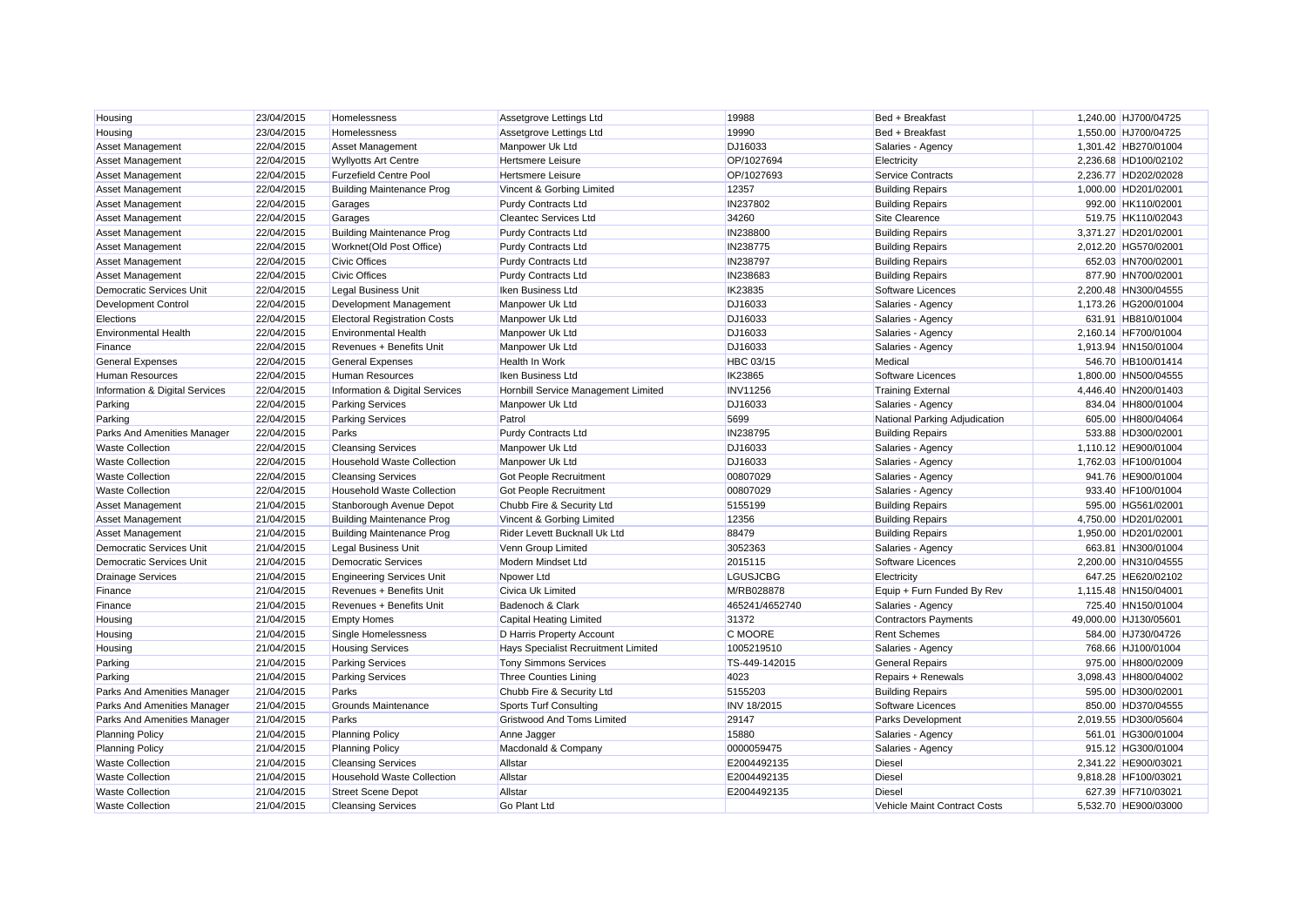| <b>Waste Collection</b>         | 21/04/2015 | <b>Household Waste Collection</b>   | Go Plant Ltd                             |                 | Vehicle Maint Contract Costs   | 22,552.70 HF100/03000  |
|---------------------------------|------------|-------------------------------------|------------------------------------------|-----------------|--------------------------------|------------------------|
| <b>Waste Collection</b>         | 21/04/2015 | <b>Street Scene Depot</b>           | Go Plant Ltd                             |                 | Vehicle Maint Contract Costs   | 935.91 HF710/03000     |
| <b>Waste Collection</b>         | 21/04/2015 | <b>Trade Waste Collection</b>       | Go Plant Ltd                             |                 | Vehicle Maint Contract Costs   | 1,374.20 HF300/03000   |
| <b>Waste Collection</b>         | 21/04/2015 | <b>Trade Waste Collection</b>       | <b>Egbert Taylor</b>                     | IN106421        | Refuse - Euro Bins             | 3,001.80 HF300/04111   |
| <b>Waste Collection</b>         | 21/04/2015 | <b>Cleansing Services</b>           | Go Plant Ltd                             | 0000430125      | Vehicle Hire                   | 2,700.00 HE900/03100   |
| <b>Waste Collection</b>         | 21/04/2015 | <b>Clinical Waste</b>               | <b>Freight Transport Association</b>     | 300093462       | Subs/Contributions             | 850.00 HF110/04706     |
| Anti Fraud Unit                 | 20/04/2015 | <b>Anti Fraud Unit</b>              | Manpower Uk Ltd                          | DJ15357         | Salaries - Agency              | 500.94 HJ830/01004     |
| Corporate Management            | 20/04/2015 | Corporate Management                | <b>Barclays Bank</b>                     | 35064118        | <b>Bank Charges</b>            | 2,759.59 HB220/04404   |
| <b>Corporate Support</b>        | 20/04/2015 | Assistance To Vol Organisation      | Cab Service In Hertsmere                 | 100             | Concessions - Voluntary Bodies | 252,000.00 HD110/04702 |
| <b>Corporate Support</b>        | 20/04/2015 | Partnerships & Com Engagement       | <b>Idox Software Ltd</b>                 | 7005162         | Subscriptions - Other          | 3,348.00 HD600/04707   |
| <b>Customer Services</b>        | 20/04/2015 | <b>Civic Offices Catering</b>       | <b>Connect Vending Limited</b>           | <b>INV46984</b> | Repairs + Renewals             | 567.52 HN720/04002     |
| Democratic Services Unit        | 20/04/2015 | <b>Legal Business Unit</b>          | Manpower Uk Ltd                          | DJ15357         | Salaries - Agency              | 869.96 HN300/01004     |
| <b>Development Control</b>      | 20/04/2015 | Development Management              | Manpower Uk Ltd                          | DJ15357         | Salaries - Agency              | 1,569.37 HG200/01004   |
| <b>Drainage Services</b>        | 20/04/2015 | Land Drainage Maintenance           | Ahearne Personnel Limited                | 101509          | <b>Contractors Payments</b>    | 722.70 HE600/05601     |
| <b>Drainage Services</b>        | 20/04/2015 | Land Drainage Maintenance           | Ahearne Personnel Limited                | 101551          | <b>Contractors Payments</b>    | 821.26 HE600/05601     |
| <b>Drainage Services</b>        | 20/04/2015 | <b>Engineering Services Unit</b>    | Cranes Ltd                               | 027746          | Vehicle Maintenance + Repairs  | 508.58 HE620/03001     |
| Elections                       | 20/04/2015 | <b>Electoral Registration Costs</b> | Manpower Uk Ltd                          | DJ15357         | Salaries - Agency              | 628.66 HB810/01004     |
| <b>Environmental Health</b>     | 20/04/2015 | <b>Environmental Health</b>         | Manpower Uk Ltd                          | DJ15357         | Salaries - Agency              | 4.120.20 HF700/01004   |
| Finance                         | 20/04/2015 | Revenues + Benefits Unit            | Manpower Uk Ltd                          | DJ15357         | Salaries - Agency              | 4,993.09 HN150/01004   |
| Finance                         | 20/04/2015 | Accountancy + Financial Servs       | Gatenbysanderson                         | 21523           | <b>Recruitment Advertising</b> | 4,975.00 HN100/01501   |
| Finance                         | 20/04/2015 | Accountancy + Financial Servs       | Gatenbysanderson                         | 21522           | <b>Recruitment Advertising</b> | 4,500.00 HN100/01501   |
| <b>General Expenses</b>         | 20/04/2015 | <b>General Expenses</b>             | <b>Brett Wilson Llp</b>                  | 1501470         | Miscellaneous Expenses         | 4,875.00 HB100/04940   |
| <b>Highway Related Items</b>    | 20/04/2015 | <b>Street Name Plates</b>           | Auckland Manufacturing Ltd T/A Pgm Signs | 13927           | <b>Contractors Payments</b>    | 670.14 HH700/05601     |
| Housing                         | 20/04/2015 | Homelessness                        | <b>Herts Young Homeless</b>              | 580.001-16      | Bed + Breakfast                | 6,900.00 HJ700/04725   |
| Housing                         | 20/04/2015 | <b>Housing Services</b>             | Hays Specialist Recruitment Limited      | 1005333081      | Salaries - Agency              | 726.11 HJ100/01004     |
| <b>Local Land Charges</b>       | 20/04/2015 | <b>Land Charges</b>                 | North Herts District Council             | 0001640185      | Partnership working            | 1,062.32 HC100/01001   |
| Parking                         | 20/04/2015 | <b>Parking Services</b>             | Manpower Uk Ltd                          | DJ15357         | Salaries - Agency              | 729.79 HH800/01004     |
| Parking                         | 20/04/2015 | <b>Parking Services</b>             | <b>Bdi Securities Uk Ltd</b>             | 22376           | <b>Security Services</b>       | 2,408.34 HH800/04440   |
| Parks And Amenities Manager     | 20/04/2015 | Allum Ln Cemetery+Closed Gnd        | John O'Conner Grounds Maintenance        | 48971           | <b>Grave Digging</b>           | 1,705.20 HE101/04441   |
| <b>Planning Policy</b>          | 20/04/2015 | <b>Planning Policy</b>              | Manpower Uk Ltd                          | DJ15357         | Salaries - Agency              | 1,897.83 HG300/01004   |
| <b>Print Services</b>           | 20/04/2015 | Design + Print Services             | Pitney Bowes Ltd                         | 50990015        | <b>Postal Franking</b>         | 5,000.00 HN900/04506   |
| Sports & Cultural Services      | 20/04/2015 | <b>Museums</b>                      | Elstree & Borehamwood Museum             | 041516          | Equip + Furn Funded By Rev     | 1,124.95 HD120/04001   |
| Sports & Cultural Services      | 20/04/2015 | Sports + Youth Development          | The Ultimate Promotion Company Ltd       | 38764           | Equip + Furn Funded By Rev     | 1,557.15 HD256/04001   |
| <b>Waste Collection</b>         | 20/04/2015 | <b>Cleansing Services</b>           | Manpower Uk Ltd                          | DJ15357         | Salaries - Agency              | 1,202.05 HE900/01004   |
| <b>Waste Collection</b>         | 20/04/2015 | <b>Household Waste Collection</b>   | Manpower Uk Ltd                          | DJ15357         | Salaries - Agency              | 1,623.88 HF100/01004   |
| <b>Waste Collection</b>         | 20/04/2015 | <b>Cleansing Services</b>           | Go Plant Ltd                             | 0000426652      | Vehicle Hire                   | 2,125.00 HE900/03100   |
| <b>Waste Collection</b>         | 20/04/2015 | <b>Cleansing Services</b>           | Go Plant Ltd                             | 0000422653      | Vehicle Hire                   | 2,700.00 HE900/03100   |
| <b>Waste Collection</b>         | 20/04/2015 | <b>Trade Waste Collection</b>       | <b>Egbert Taylor</b>                     | IN106127        | Refuse - Euro Bins             | 850.00 HF300/04111     |
| <b>Waste Collection</b>         | 20/04/2015 | <b>Cleansing Services</b>           | Extrastaff                               | 171691          | Salaries - Agency              | 632.54 HE900/01004     |
| <b>Waste Collection</b>         | 20/04/2015 | <b>Household Waste Collection</b>   | Extrastaff                               | 169517          | Salaries - Agency              | 582.40 HF100/01004     |
| <b>Waste Collection</b>         | 20/04/2015 | <b>Cleansing Services</b>           | <b>Burwell Motors</b>                    | 024718          | Vehicle Maintenance + Repairs  | 4,254.85 HE900/03001   |
| <b>Waste Collection</b>         | 20/04/2015 | <b>Household Waste Collection</b>   | Go Plant Ltd                             | 0000410022      | Vehicle Maintenance + Repairs  | 839.16 HF100/03001     |
| <b>Waste Collection</b>         | 20/04/2015 | <b>Cleansing Services</b>           | Bpi.Recycled Products - Pcl              | INR405069       | <b>Refuse Sacks</b>            | 1,922.40 HE900/04004   |
| Asset Management                | 15/04/2015 | <b>Civic Offices</b>                | Npower Ltd                               | LGUSGWQD        | Electricity                    | 8,383.30 HN700/02102   |
| <b>Democratic Services Unit</b> | 15/04/2015 | <b>Democratic Services</b>          | Modern Mindset Ltd                       | 2015126         | Software Licences              | 7.010.00 HN310/04555   |
| <b>Drainage Services</b>        | 15/04/2015 | <b>Drainage Consultancy</b>         | Poundfield Products Ltd                  | 0000011838      | <b>Contractors Payments</b>    | 3,658.00 HE640/05601   |
| Parking                         | 15/04/2015 | Cpz Design + Implementation         | William Lawrence Advertising Ltd         | 38924           | Advertising                    | 878.28 HH810/04901     |
| Parking                         | 15/04/2015 | Cpz Design + Implementation         | <b>Murrill Construction Ltd</b>          | <b>HBC8954</b>  | <b>Contractors Payments</b>    | 17.188.76 HH810/05601  |
| Parks And Amenities Manager     | 15/04/2015 | Allum Ln Cemeterv+Closed Gnd        | <b>Barlow Tyrie Limited</b>              | 42108           | Resale + Hire                  | 839.41 HE101/04061     |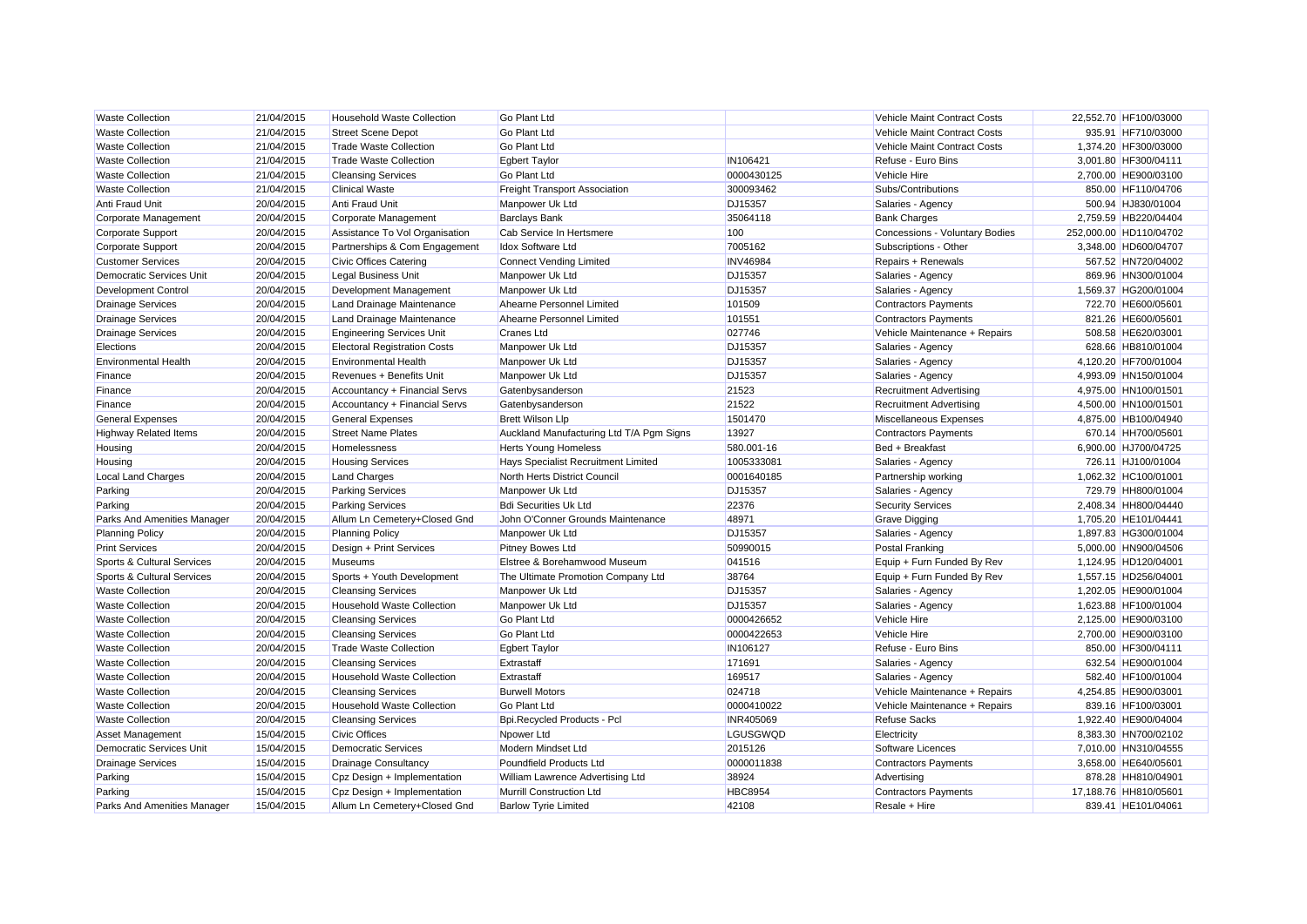| Parks And Amenities Manager | 15/04/2015 | Allotments                       | Mr R Mcmurray                             | <b>HML5015</b>    | <b>Contractors Payments</b>  | 1,364.00 HD350/0560   |
|-----------------------------|------------|----------------------------------|-------------------------------------------|-------------------|------------------------------|-----------------------|
| <b>Planning Policy</b>      | 15/04/2015 | <b>Planning Grants</b>           | Anne Jagger                               | 15855             | Salaries - Agency            | 835.02 HG210/01004    |
| Anti Fraud Unit             | 14/04/2015 | Anti Fraud Unit                  | Morgan Hunt Uk Limited                    | 808671            | Salaries - Agency            | 676.07 HJ830/01004    |
| Asset Management            | 14/04/2015 | Bushey Museum - Rudolph Rd       | Chubb Fire & Security Ltd                 | 5154876           | <b>General Repairs</b>       | 849.07 HD121/02009    |
| Asset Management            | 14/04/2015 | <b>Balmoral Drive Depot</b>      | Chubb Fire & Security Ltd                 | 5155202           | <b>Building Repairs</b>      | 595.00 HG525/02001    |
| Asset Management            | 14/04/2015 | <b>Civic Offices</b>             | Total Gas & Power Limited                 | 112909813/15      | Gas                          | 2,857.00 HN700/02101  |
| <b>Benefits</b>             | 14/04/2015 | <b>Housing Benefits Overpaid</b> | Newlyn                                    | 98119             | Fees                         | 1.526.67 HJ810/04414  |
| <b>Building Control</b>     | 14/04/2015 | <b>Building Control</b>          | Faculty Of Party Wall Surveyors           | 5991              | <b>Training External</b>     | 790.00 HG100/01403    |
| <b>Building Control</b>     | 14/04/2015 | <b>Building Control</b>          | Ihs (Global) Limited                      | 90258395          | Pubs/News/Periodicals        | 1,000.00 HG100/04308  |
| <b>Building Control</b>     | 14/04/2015 | Home Improvement Agency          | Ihs (Global) Limited                      | 90258395          | Pubs/News/Periodicals        | 2,549.09 HG101/04308  |
| Corporate Support           | 14/04/2015 | Assistance To Vol Organisation   | Potters Bar & District Historical Society | 3/2015            | Core Funding                 | 1,150.00 HD110/04709  |
| Corporate Support           | 14/04/2015 | Assistance To Vol Organisation   | Sahwr                                     | <b>CORE GRANT</b> | Core Funding                 | 7,400.00 HD110/04709  |
| Corporate Support           | 14/04/2015 | Cctv                             | <b>British Telecom Redcare</b>            | 20021931          | <b>Telephones- Bt Calls</b>  | 17,120.97 HE400/04503 |
| <b>Customer Services</b>    | 14/04/2015 | <b>Civic Office Keepers</b>      | Proforce 1 Security Ltd                   | <b>PF636</b>      | Salaries - Agency            | 2,067.00 HO300/01001  |
| <b>Customer Services</b>    | 14/04/2015 | Corporate Admin Resource         | Proforce 1 Security Ltd                   | <b>PF637</b>      | Salaries - Agency            | 825.00 HO200/01001    |
| Democratic Services Unit    | 14/04/2015 | Legal Business Unit              | <b>Thomson Reuters</b>                    | 158897            | Legal Pubs + Updates         | 1,140.00 HN300/04307  |
| Democratic Services Unit    | 14/04/2015 | Legal Business Unit              | Venn Group Limited                        | 3050036           | Salaries - Agency            | 515.03 HN300/01004    |
| Development Control         | 14/04/2015 | Local Development Scheme         | Dacorum Borough Council                   | 1327866/610086    | Partnership working          | 4,312.50 HG310/05600  |
| <b>Development Control</b>  | 14/04/2015 | Development Management           | Currie & Brown Uk Ltd                     | 7002128           | <b>Viability Assessments</b> | 2,400.00 HG200/05606  |
| <b>Development Control</b>  | 14/04/2015 | Development Management           | <b>Trevor Roberts Associates Ltd</b>      | HTSMPLAN/821      | <b>Training External</b>     | 520.00 HG200/01403    |
| <b>Development Control</b>  | 14/04/2015 | Development Management           | Macdonald & Company                       | 0000058792        | Salaries - Agency            | 1,716.00 HG200/01004  |
| <b>Development Control</b>  | 14/04/2015 | Development Management           | Macdonald & Company                       | 0000058794        | Salaries - Agency            | 869.25 HG200/01004    |
| Development Control         | 14/04/2015 | Development Management           | Macdonald & Company                       | 0000059265        | Salaries - Agency            | 871.25 HG200/01004    |
| Development Control         | 14/04/2015 | Development Management           | Macdonald & Company                       | 0000059263        | Salaries - Agency            | 4,752.00 HG200/01004  |
| <b>Development Control</b>  | 14/04/2015 | Development Management           | William Lawrence Advertising Ltd          | 38923             | Advertising                  | 2,450.80 HG200/04901  |
| <b>Development Control</b>  | 14/04/2015 | Development Management           | Macdonald & Company                       | 0000059261        | Salaries - Agency            | 905.75 HG200/01004    |
| <b>Development Control</b>  | 14/04/2015 | Development Management           | Macdonald & Company                       | 0000059260        | Salaries - Agency            | 1,018.05 HG200/01004  |
| <b>Development Control</b>  | 14/04/2015 | Development Management           | Macdonald & Company                       | 0000059262        | Salaries - Agency            | 1.003.00 HG200/01004  |
| <b>Development Control</b>  | 14/04/2015 | Development Management           | Macdonald & Company                       | 0000059143        | Salaries - Agency            | 935.88 HG200/01004    |
| <b>Development Control</b>  | 14/04/2015 | Development Management           | Macdonald & Company                       | 0000059144        | Salaries - Agency            | 908.50 HG200/01004    |
| <b>Development Control</b>  | 14/04/2015 | Development Management           | Macdonald & Company                       | 0000059146        | Salaries - Agency            | 1,859.00 HG200/01004  |
| Development Control         | 14/04/2015 | Development Management           | Macdonald & Company                       | 0000059145        | Salaries - Agency            | 1,224.00 HG200/01004  |
| <b>Development Control</b>  | 14/04/2015 | Development Management           | Macdonald & Company                       | 0000059148        | Salaries - Agency            | 882.75 HG200/01004    |
| <b>Development Control</b>  | 14/04/2015 | Development Management           | Macdonald & Company                       | 0000059361        | Salaries - Agency            | 748.75 HG200/01004    |
| <b>Development Control</b>  | 14/04/2015 | Development Management           | Macdonald & Company                       | 0000059362        | Salaries - Agency            | 2,673.00 HG200/01004  |
| Development Control         | 14/04/2015 | Development Management           | Macdonald & Company                       | 0000059360        | Salaries - Agency            | 1,051.05 HG200/01004  |
| <b>Drainage Services</b>    | 14/04/2015 | Revenue Funded Drainage Schs     | Ihs (Global) Limited                      | 90258395          | Pubs/News/Periodicals        | 1,077.00 HE601/04308  |
| <b>Environmental Health</b> | 14/04/2015 | <b>Community Toilet Scheme</b>   | Stonegate Pub Company                     | 9012890/010415    | Miscellaneous Expenses       | 1,000.00 HE882/04940  |
| <b>Environmental Health</b> | 14/04/2015 | <b>Community Toilet Scheme</b>   | Nero Holdings Ltd                         | 3424              | Miscellaneous Expenses       | 800.00 HE882/04940    |
| <b>Environmental Health</b> | 14/04/2015 | <b>Community Toilet Scheme</b>   | Nero Holdings Ltd                         | 3423              | Miscellaneous Expenses       | 1,000.00 HE882/04940  |
| <b>Environmental Health</b> | 14/04/2015 | <b>Community Toilet Scheme</b>   | The Radlett Centre                        | 5551              | Miscellaneous Expenses       | 1.000.00 HE882/04940  |
| <b>Environmental Health</b> | 14/04/2015 | <b>Community Toilet Scheme</b>   | <b>Wellington Public House</b>            | 2011              | Miscellaneous Expenses       | 700.00 HE882/04940    |
| <b>Environmental Health</b> | 14/04/2015 | <b>Community Toilet Scheme</b>   | Mcdonalds Restaurants Ltd                 | R0000974962       | Miscellaneous Expenses       | 1,000.00 HE882/04940  |
| Finance                     | 14/04/2015 | Accountancy + Financial Servs    | Cipfa Business Limited                    | 3108853           | Subscriptions - Other        | 2,000.00 HN100/04707  |
| <b>General Expenses</b>     | 14/04/2015 | <b>General Expenses</b>          | <b>Local Government Association</b>       | 40140822          | Subscriptions - Other        | 9,951.24 HB100/04707  |
| <b>General Expenses</b>     | 14/04/2015 | <b>General Expenses</b>          | <b>Hertswood Academy</b>                  | 1000110           | Miscellaneous Expenses       | 22,526.00 HB100/04940 |
| <b>General Expenses</b>     | 14/04/2015 | <b>General Expenses</b>          | <b>Bt Payment Services Ltd</b>            | 0790142851        | Miscellaneous Expenses       | 761.24 HB100/04940    |
| <b>General Expenses</b>     | 14/04/2015 | <b>General Expenses</b>          | <b>Zurich Municipal</b>                   | 17123             | <b>Insurance Misc</b>        | 900.00 HB100/04910    |
| <b>Human Resources</b>      | 14/04/2015 | <b>Human Resources</b>           | <b>Broxbourne Borough Council</b>         | <b>INV274311</b>  | Salaries - Agency            | 19.926.84 HN500/01001 |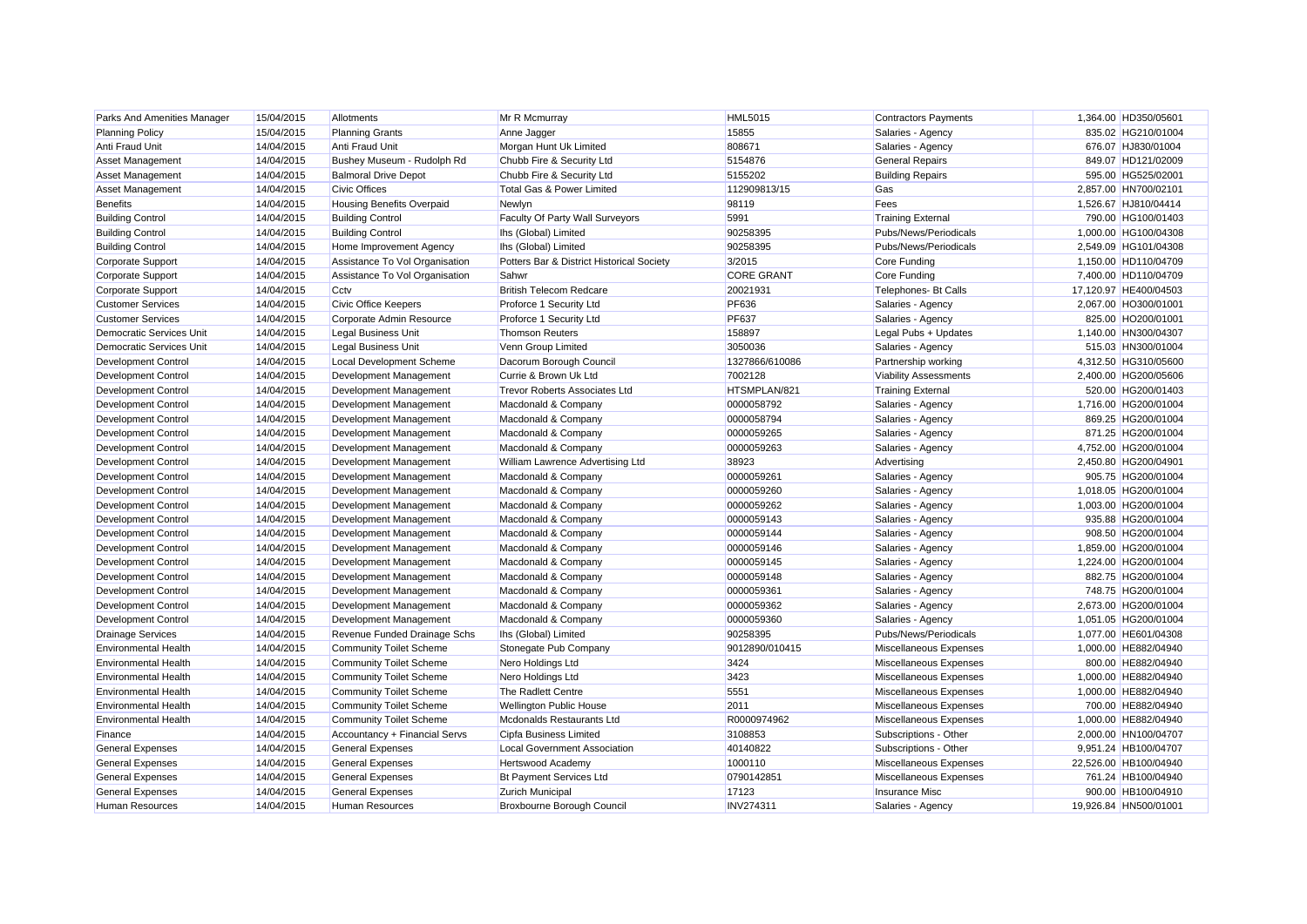| Parks And Amenities Manager           | 14/04/2015 | <b>Parks Cleansing</b>            | John O'Conner Grounds Maintenance           | 48915           | <b>Contractors Payments</b>    | 840.00 HD302/0560     |
|---------------------------------------|------------|-----------------------------------|---------------------------------------------|-----------------|--------------------------------|-----------------------|
| Parks And Amenities Manager           | 14/04/2015 | Arboricultural Work-Bushey        | <b>Gristwood And Toms Limited</b>           | 28880           | <b>Contractors Payments</b>    | 1,295.00 HD392/05601  |
| Parks And Amenities Manager           | 14/04/2015 | Arboricultural Work-B/Wood        | <b>Gristwood And Toms Limited</b>           | 28878           | <b>Contractors Payments</b>    | 575.00 HD390/05601    |
| Parks And Amenities Manager           | 14/04/2015 | <b>Contract Cleaning</b>          | Danfo Uk Ltd                                | 0000002920      | <b>Contractors Payments</b>    | 4,336.29 HD380/05601  |
| Parks And Amenities Manager           | 14/04/2015 | <b>Contract Cleaning</b>          | Danfo Uk Ltd                                | 0000002919      | <b>Contractors Payments</b>    | 4,336.29 HD380/05601  |
| Parks And Amenities Manager           | 14/04/2015 | Parks                             | Park Leisure (Uk) Ltd                       | 560             | <b>Parks Development</b>       | 1,954.00 HD300/05604  |
| Parks And Amenities Manager           | 14/04/2015 | Parks                             | Chubb Fire & Security Ltd                   | 5155198         | <b>Building Repairs</b>        | 595.00 HD300/02001    |
| Parks And Amenities Manager           | 14/04/2015 | <b>Contract Cleaning</b>          | Ccs                                         | CCS 20150009    | <b>Contractors Payments</b>    | 1,055.00 HD380/05601  |
| <b>Planning Policy</b>                | 14/04/2015 | <b>Planning Grants</b>            | Hertfordshire County Council                | 1801688490      | <b>Consultants Fees</b>        | 3,500.00 HG210/05600  |
| <b>Planning Policy</b>                | 14/04/2015 | Planning Improvement Project      | Anne Jagger                                 | 15823           | Salaries - Agency              | 958.24 HG210/01004    |
| <b>Planning Policy</b>                | 14/04/2015 | Planning Improvement Project      | Anne Jagger                                 | 15762           | Salaries - Agency              | 799.51 HG210/01004    |
| <b>Planning Policy</b>                | 14/04/2015 | Planning Improvement Project      | Anne Jagger                                 | 15802           | Salaries - Agency              | 940.75 HG210/01004    |
| <b>Planning Policy</b>                | 14/04/2015 | <b>Planning Policy</b>            | <b>Regeneris Consulting Limited</b>         | 2015/2919       | <b>Consultants Fees</b>        | 23,472.25 HG300/05600 |
| <b>Planning Policy</b>                | 14/04/2015 | <b>Planning Policy</b>            | Macdonald & Company                         | 0000059147      | Salaries - Agency              | 1,044.00 HG300/01004  |
| <b>Planning Policy</b>                | 14/04/2015 | <b>Planning Policy</b>            | Macdonald & Company                         | 0000059363      | Salaries - Agency              | 915.82 HG300/01004    |
| <b>Planning Policy</b>                | 14/04/2015 | <b>Planning Policy</b>            | Macdonald & Company                         | 0000058793      | Salaries - Agency              | 1,058.50 HG300/01004  |
| <b>Planning Policy</b>                | 14/04/2015 | <b>Planning Policy</b>            | Macdonald & Company                         | 0000059264      | Salaries - Agency              | 1,063.14 HG300/01004  |
| <b>Planning Policy</b>                | 14/04/2015 | <b>Planning Policy</b>            | <b>Hertsmere Community Transport</b>        | 126             | <b>Community Shopper</b>       | 10,000.00 HG300/03202 |
| <b>Print Services</b>                 | 14/04/2015 | Design + Print Services           | Neopost Ltd                                 | 91999643        | Maintenance Of Envelope Insert | 1,590.75 HN900/04073  |
| Sports & Cultural Services            | 14/04/2015 | Sports + Youth Development        | Zenith Trampoline Club                      | 13415           | <b>Training External</b>       | 602.00 HD256/01403    |
| <b>Sports &amp; Cultural Services</b> | 14/04/2015 | Sports + Youth Development        | Popdance Limited                            | 1197            | <b>Training External</b>       | 540.00 HD256/01403    |
| <b>Waste Collection</b>               | 14/04/2015 | Household Waste Collection        | <b>Go Plant Ltd</b>                         | 0000426865      | Vehicle Maintenance + Repairs  | 732.00 HF100/03001    |
| <b>Waste Collection</b>               | 14/04/2015 | <b>Street Scene Depot</b>         | O <sub>2</sub> Uk Limited                   | SB33541504      | Equip + Furn Funded By Rev     | 1,060.00 HF710/04001  |
| <b>Waste Collection</b>               | 14/04/2015 | <b>Clinical Waste</b>             | Oswald Donner & Co Ltd                      | 65302           | Equip + Furn Funded By Rev     | 838.50 HF110/04001    |
| <b>Waste Collection</b>               | 14/04/2015 | <b>Street Scene Depot</b>         | <b>Straight Plc</b>                         | 0000017480      | Equip + Furn Funded By Rev     | 1,779.84 HF710/04001  |
| <b>Waste Collection</b>               | 14/04/2015 | Household Waste Collection        | Got People Recruitment                      | 00806981        | Salaries - Agency              | 1,489.68 HF100/01004  |
| <b>Waste Collection</b>               | 14/04/2015 | <b>Cleansing Services</b>         | <b>Got People Recruitment</b>               | 00806929        | Salaries - Agency              | 914.40 HE900/01004    |
| <b>Waste Collection</b>               | 14/04/2015 | Household Waste Collection        | <b>Got People Recruitment</b>               | 00806929        | Salaries - Agency              | 584.16 HF100/01004    |
| <b>Waste Collection</b>               | 14/04/2015 | <b>Household Waste Collection</b> | Welwyn Hatfield Borough Council             | 20251559        | <b>Partnership Working</b>     | 3,679.18 HF100/05832  |
| <b>Waste Collection</b>               | 14/04/2015 | <b>Household Waste Collection</b> | Extrastaff                                  | 170057          | Salaries - Agency              | 677.60 HF100/01004    |
| <b>Waste Collection</b>               | 14/04/2015 | <b>Street Scene Depot</b>         | Npower Ltd                                  | <b>LGUSGWQF</b> | Electricity                    | 590.06 HF710/02102    |
| <b>Print Services</b>                 | 13/04/2015 | Design + Print Services           | <b>Pitney Bowes Ltd</b>                     | 50900018        | <b>Postal Franking</b>         | 5,000.00 HN900/04506  |
| Asset Management                      | 08/04/2015 | <b>Building Maintenance Prog</b>  | <b>Arcs Environmental Ltd</b>               | 9050            | Asbestos Removal               | 1,650.00 HD201/02051  |
| Asset Management                      | 08/04/2015 | <b>Building Maintenance Prog</b>  | <b>Arcs Environmental Ltd</b>               | 9053            | Asbestos Removal               | 1,720.00 HD201/02051  |
| Asset Management                      | 08/04/2015 | Aberford Pk Community Centre      | <b>Purdy Contracts Ltd</b>                  | IN238306        | <b>Building Repairs</b>        | 980.21 HD213/02001    |
| Asset Management                      | 08/04/2015 | <b>Civic Offices</b>              | <b>Purdy Contracts Ltd</b>                  | IN238529        | <b>Building Repairs</b>        | 507.64 HN700/02001    |
| Asset Management                      | 08/04/2015 | <b>Building Maintenance Prog</b>  | Chubb Fire & Security Ltd                   | 5153022         | <b>Building Repairs</b>        | 765.00 HD201/02001    |
| Asset Management                      | 08/04/2015 | Aycliffe/Leeming Rd (Odds)        | Chubb Fire & Security Ltd                   | 5151215         | <b>Building Repairs</b>        | 595.00 HG540/02001    |
| Asset Management                      | 08/04/2015 | <b>Building Maintenance Prog</b>  | Elite Door & Window Operating Equipment Ltd | 53194           | <b>Building Repairs</b>        | 650.00 HD201/02001    |
| <b>Benefits</b>                       | 08/04/2015 | <b>Benefits Administration</b>    | Hm Courts And Tribunal Service              | 131811          | Fees                           | 1,430.00 HB630/04414  |
| Revenues                              | 08/04/2015 | Council Tax                       | <b>Hmcs</b>                                 | 130193          | <b>Court Costs</b>             | 1.008.00 HB610/04418  |
| Asset Management                      | 07/04/2015 | <b>Elstree Studios</b>            | <b>Ec Harris Llp</b>                        | 75125773        | Legal Fees - External          | 11.360.68 HD700/04415 |
| <b>Audit And Assurance</b>            | 07/04/2015 | <b>Risk Management</b>            | North Herts District Council                | 0001637353      | Partnership working            | 1,680.00 HN610/01001  |
| <b>Benefits</b>                       | 07/04/2015 | <b>Benefits Administration</b>    | Otech Ltd                                   | 101958          | Software Licences              | 620.00 HB630/04555    |
| <b>Building Control</b>               | 07/04/2015 | <b>Building Control</b>           | Mr W E Greeves                              | H/V/360         | Fees                           | 971.25 HG100/04414    |
| Corporate Support                     | 07/04/2015 | Cctv                              | Stevenage Borough Council                   | 7000079878      | <b>Contractors Payments</b>    | 11,305.00 HE400/05601 |
| Corporate Support                     | 07/04/2015 | <b>Ward Improvement Scheme</b>    | Borehamwood Youth Football Club             | WIIS/1415/BCH/M | Ward Improve Initiative Scheme | 1,000.00 HD111/04930  |
| Democratic Services Unit              | 07/04/2015 | <b>Civic Dinner</b>               | Media Powerhouse Ltd                        | 6062            | Performers Fees - Bands        | 1.397.50 HB151/04408  |
| <b>Democratic Services Unit</b>       | 07/04/2015 | <b>Democratic Services</b>        | <b>Modern Mindset Ltd</b>                   | 2015116         | Software Licences              | 2.200.00 HN310/04555  |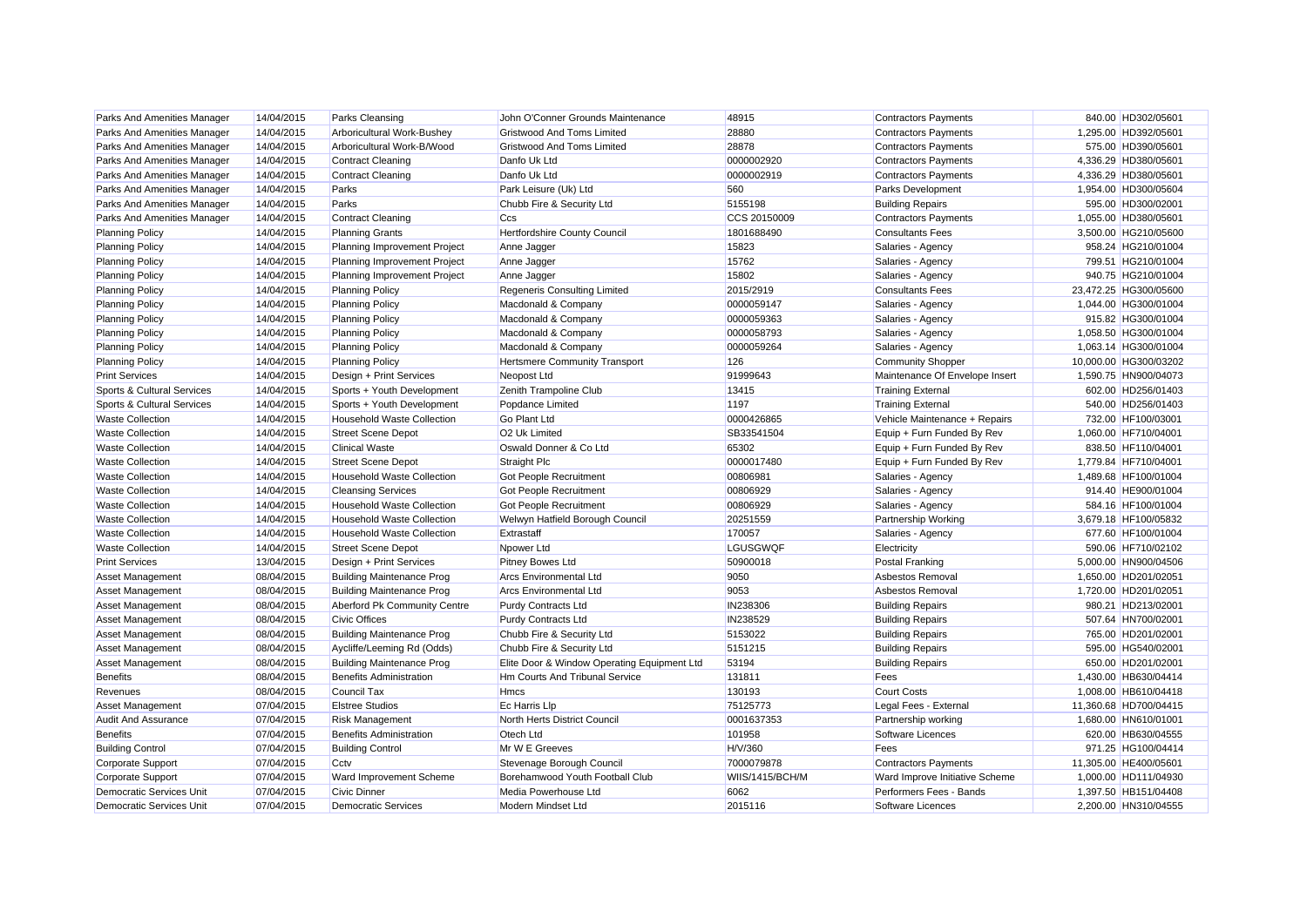| Democratic Services Unit              | 07/04/2015 | Legal Business Unit            | Venn Group Limited                           | 3047598              | Salaries - Agency                 | 675.26 HN300/01004    |
|---------------------------------------|------------|--------------------------------|----------------------------------------------|----------------------|-----------------------------------|-----------------------|
| <b>Environmental Health</b>           | 07/04/2015 | <b>Pollution Control</b>       | Gradko International Ltd                     | 151754/151161        | Miscellaneous Expenses            | 518.30 HE861/04940    |
| <b>Environmental Health</b>           | 07/04/2015 | <b>Community Toilet Scheme</b> | <b>Three Crowns</b>                          | 0021                 | Miscellaneous Expenses            | 900.00 HE882/04940    |
| <b>Environmental Health</b>           | 07/04/2015 | <b>Community Toilet Scheme</b> | Paradise Flora Limited                       | 26835/15             | Miscellaneous Expenses            | 1,000.00 HE882/04940  |
| <b>Environmental Health</b>           | 07/04/2015 | <b>Community Toilet Scheme</b> | Shenley Parish Council                       | 020415CTS            | Miscellaneous Expenses            | 900.00 HE882/04940    |
| <b>Environmental Health</b>           | 07/04/2015 | <b>Environmental Health</b>    | Swift Datapro Software Limited               | SI-1942              | Subs/Contributions                | 6,197.19 HF700/04706  |
| <b>Executive Directors</b>            | 07/04/2015 | <b>Executive Directors</b>     | Apse                                         | 1516/96              | <b>Professional Subscriptions</b> | 2,154.00 HN400/01406  |
| <b>General Expenses</b>               | 07/04/2015 | <b>General Expenses</b>        | Firstcare                                    | 4812                 | Medical                           | 833.33 HB100/01414    |
| Housing                               | 07/04/2015 | <b>Housing Services</b>        | Hays Specialist Recruitment Limited          | 1005265966           | Salaries - Agency                 | 769.58 HJ100/01004    |
| Housing                               | 07/04/2015 | <b>Housing Services</b>        | Hays Specialist Recruitment Limited          | 1005288080           | Salaries - Agency                 | 702.19 HJ100/01004    |
| Housing                               | 07/04/2015 | Homelessness                   | Hays Specialist Recruitment Limited          | 100530796            | Salaries - Agency                 | 527.39 HJ700/01004    |
| Parking                               | 07/04/2015 | <b>Parking Services</b>        | <b>Tony Simmons Services</b>                 | TS-447-132015        | Repairs + Renewals                | 700.00 HH800/04002    |
| Parking                               | 07/04/2015 | <b>Parking Services</b>        | Liberty Services (Ar & Rf Reddin) Limited    | 6128000562           | Printing                          | 1,741.60 HH800/04311  |
| Parking                               | 07/04/2015 | <b>Parking Services</b>        | Liberty Services (Ar & Rf Reddin) Limited    | 6128000542           | Printing                          | 1,618.40 HH800/04311  |
| Parks And Amenities Manager           | 07/04/2015 | Arboricultural Work-B/Wood     | <b>Gristwood And Toms Limited</b>            | 28881                | <b>Contractors Payments</b>       | 1,975.00 HD390/05601  |
| <b>Print Services</b>                 | 07/04/2015 | Design + Print Services        | <b>Royal Mail</b>                            | 1109059055           | <b>Postal Franking</b>            | 514.45 HN900/04506    |
| <b>Print Services</b>                 | 07/04/2015 | Design + Print Services        | Hill & Garwood Printing Ltd                  | 128522               | <b>Contractors Payments</b>       | 979.00 HN900/05601    |
| <b>Print Services</b>                 | 07/04/2015 | Design + Print Services        | Hill & Garwood Printing Ltd                  | 128484               | <b>Contractors Payments</b>       | 742.00 HN900/05601    |
| <b>Print Services</b>                 | 07/04/2015 | Design + Print Services        | Hill & Garwood Printing Ltd                  | 128458               | <b>Contractors Payments</b>       | 5,516.00 HN900/05601  |
| <b>Print Services</b>                 | 07/04/2015 | Design + Print Services        | Hill & Garwood Printing Ltd                  | 128480               | <b>Contractors Payments</b>       | 3,047.00 HN900/05601  |
| Procurement                           | 07/04/2015 | Procurement                    | Welwyn Hatfield Borough Council              | 20272233             | <b>Partnership Working</b>        | 14,120.00 HN800/01001 |
| Procurement                           | 07/04/2015 | Procurement                    | Welwyn Hatfield Borough Council              | 20272263             | <b>Partnership Working</b>        | 14,570.00 HN800/01001 |
| Sports & Cultural Services            | 07/04/2015 | Sports Development             | Saracens Sport Foundation                    | 649                  | <b>Special Events</b>             | 600.00 HD253/04916    |
| Sports & Cultural Services            | 07/04/2015 | Sports Development             | Saracens Sport Foundation                    | 646                  | <b>Special Events</b>             | 780.00 HD253/04916    |
| Sports & Cultural Services            | 07/04/2015 | Sports + Youth Development     | Mrs G Kizrak                                 | <b>WMSM/04/15</b>    | <b>Training External</b>          | 525.00 HD256/01403    |
| <b>Sports &amp; Cultural Services</b> | 07/04/2015 | Sports + Youth Development     | <b>Hertsmere Leisure</b>                     | OP/1027412           | <b>Premises Hire</b>              | 1,005.04 HD256/02201  |
| Sports & Cultural Services            | 07/04/2015 | Sports Development             | <b>Child Uk</b>                              | 2691                 | <b>Special Events</b>             | 835.00 HD253/04916    |
| Sports & Cultural Services            | 07/04/2015 | <b>Youth Services</b>          | <b>Child Uk</b>                              | 2690                 | Miscellaneous Expenses            | 2,365.00 HD250/04940  |
| <b>Drainage Services</b>              | 02/04/2015 | Flood Repair & Renew Grants    | Mr Alan Taylor                               | <b>FLOOD GRANT/2</b> | <b>Grants Etc</b>                 | 500.00 HE611/04951    |
| <b>General Expenses</b>               | 02/04/2015 | <b>General Expenses</b>        | Mishcon De Reya                              | 5054761              | Miscellaneous Expenses            | 5,000.00 HB100/04940  |
| <b>Planning Policy</b>                | 02/04/2015 | <b>Planning Policy</b>         | Dac Beachcroft Claims Limited Client Account | AV1266-0892649       | <b>Costs Awarded Agt Council</b>  | 12,800.00 HG300/04427 |
| <b>Planning Policy</b>                | 02/04/2015 | <b>Planning Policy</b>         | Dac Beachcroft Claims Limited Client Account | AGS602-0986490       | <b>Costs Awarded Agt Council</b>  | 16,800.00 HG300/04427 |
| Anti Fraud Unit                       | 01/04/2015 | <b>Anti Fraud Unit</b>         | Manpower Uk Ltd                              | DJ14302              | Salaries - Agency                 | 1,850.70 HJ830/01004  |
| <b>Anti Fraud Unit</b>                | 01/04/2015 | Anti Fraud Unit                | Civica Uk Limited                            | M/RB027627           | Software Licences                 | 5,913.32 HJ830/04555  |
| Anti Fraud Unit                       | 01/04/2015 | Anti Fraud Unit                | Manpower Uk Ltd                              | DJ14700              | Salaries - Agency                 | 1,057.54 HJ830/01004  |
| Anti Fraud Unit                       | 01/04/2015 | Anti Fraud Unit                | Morgan Hunt Uk Limited                       | 805130               | Salaries - Agency                 | 663.67 HJ830/01004    |
| Anti Fraud Unit                       | 01/04/2015 | Anti Fraud Unit                | Morgan Hunt Uk Limited                       | 805131               | Salaries - Agency                 | 868.35 HJ830/01004    |
| Anti Fraud Unit                       | 01/04/2015 | Anti Fraud Unit                | Morgan Hunt Uk Limited                       | 806974               | Salaries - Agency                 | 694.68 HJ830/01004    |
| Asset Management                      | 01/04/2015 | <b>Asset Management</b>        | Manpower Uk Ltd                              | DJ14302              | Salaries - Agency                 | 1,276.37 HB270/01004  |
| Asset Management                      | 01/04/2015 | <b>Civic Offices</b>           | The Fresh-Ground Coffee Service              | 298359               | <b>Service Contracts</b>          | 1,036.36 HN700/02028  |
| Asset Management                      | 01/04/2015 | <b>Civic Offices</b>           | <b>Cleantec Services Ltd</b>                 | 34035                | <b>Contract Cleaning</b>          | 5.518.18 HN700/02603  |
| Asset Management                      | 01/04/2015 | Aycliffe/Leeming Rd (Evens)    | Elite Door & Window Operating Equipment Ltd  | 55193                | <b>Building Repairs</b>           | 690.00 HG531/02001    |
| Asset Management                      | 01/04/2015 | <b>Civic Offices</b>           | General Environmetal Services Limited        | 41573                | <b>General Repairs</b>            | 680.00 HN700/02009    |
| <b>Asset Management</b>               | 01/04/2015 | <b>Civic Offices</b>           | The Fresh-Ground Coffee Service              | 298358               | <b>Service Contracts</b>          | 545.22 HN700/02028    |
| <b>Asset Management</b>               | 01/04/2015 | Bushey Museum - Rudolph Rd     | <b>Cleantec Services Ltd</b>                 | 34040                | <b>Contract Cleaning</b>          | 605.72 HD121/02603    |
| Corporate Management                  | 01/04/2015 | Corporate Management           | <b>Grant Thornton Uk Llp</b>                 | 8323542              | <b>External Audit Fees</b>        | 16,230.00 HB220/04430 |
| Corporate Support                     | 01/04/2015 | Pcso                           | Hertfordshire Constabulary                   | OP/1024782           | Subs/Contributions                | 32,000.00 HE330/04706 |
| Corporate Support                     | 01/04/2015 | Assistance To Vol Organisation | Learning Through The Arts                    | <b>GRANT APR 15</b>  | <b>Grants - Voluntary Bodies</b>  | 1.600.00 HD110/04701  |
| Corporate Support                     | 01/04/2015 | Economic Development           | Broxbourne Borough Council                   | <b>INV273576</b>     | <b>Grants Etc</b>                 | 18.000.00 HG500/04951 |